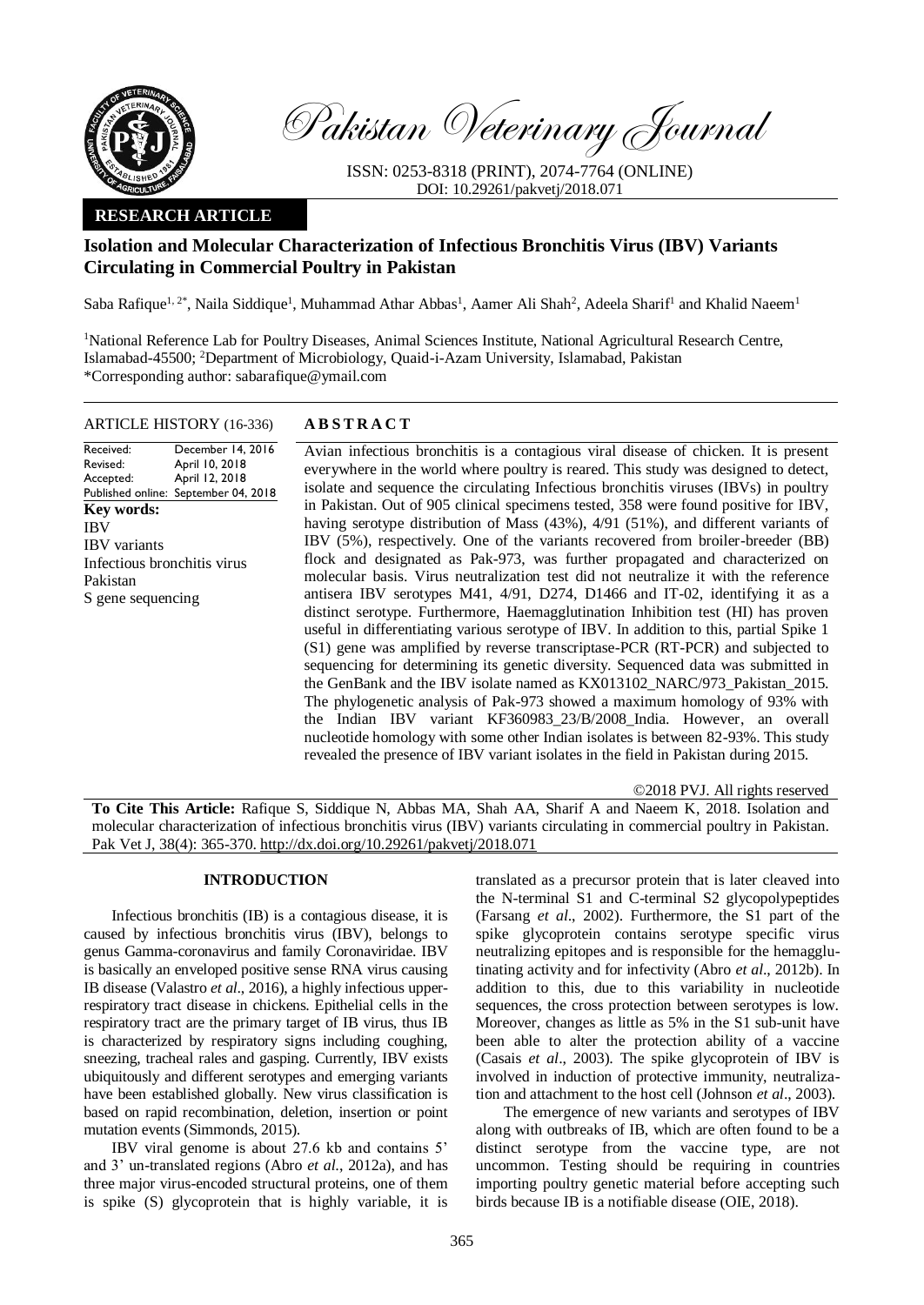There must be an effective surveillance system that is based on the characterization of the virus type causing disease (Jackwood and de Wit, 2013). Around 50 different IBV genotypes have been recognized some with restricted geographical distribution (Jackwood, 2012) while others worldwide distribution.

Pakistan has huge presence of commercial poultry to meet the animal protein need of its 190 million populations. However, apart from many other infectious diseases, IBV infection brings major economic losses while raising commercial flocks. Although IBV is prevalent all over the world including Pakistan (Ahmed *et al*., 2007), less work is reported in this country regarding the characterization of various IBV serotypes and/or its variants. However, some of the studies have earlier reported the circulation of classical IBV strains of Massachusetts type, and some of the European variants (Ahmed *et al*., 2007). On the other hand, repeated failure of multiple IBV vaccinations including Mass-41, 4/91, D-274 and D-1466 strains locally, indicates the presence of some of the un-identified IBV variants in the field. So, to better understand the failure of current IBV vaccination programs it would be important to monitor and characterize the circulating IBV isolates from the field. The present work focuses on the isolation and molecular characterization of one of the field isolates of IBV recovered from commercial poultry showing the condition of Infectious bronchitis.

### **MATERIALS AND METHODS**

**Experimental design:** During the surveillance carried out for Infectious Bronchitis virus infections among commercial poultry, clinical specimens (Organ samples, cloacal and tracheal swabs) were received at the National Reference Lab for Poultry Diseases (NRLPD) located in Islamabad. The samples were processed and subjected to virological and molecular evaluation accordingly. The nested RT-PCR positive samples were further grouped into M-41, 4/91 and D-274 like IBV serotypes. These isolates were subjected to biological characterization through in-ovo inoculation. One of the isolates producing distinct lesions of dwarfism, curling, and haemorrhages was selected for further characterization. This isolate was first typed by virus neutralization (VN) and Haemagglutination Inhibition (HI) tests followed by its processing for spike gene sequencing.

**Viral extraction and reverse transcriptase-PCR (RT-PCR**): Viral RNA was extracted from the suspected tissues and swabs, extraction was done using QIAGEN kit (QIAGEN, Valencia, California, USA) following the manufacturers protocol. A nested RT-PCR was used for IBV serotype M41, 4/91 and D-274 identification using Superscript<sup>Tm</sup> One step RT-PCR kit on Veriti thermal cycler (ABI, USA) according to the earlier designed primers in Table 1 ( Roussan *et al.*, 2008; Poorbaghi *et al.*, 2012).

**In-ovo virus propagation and identification:** The suspected specimens including swabs and tissues were inoculated into 9-13 days old specific pathogen free (SPF) eggs (Senne, 2008; Jackwood and Wit, 2013; OIE, 2017). Briefly, virus is propagated by inoculating via the allantoic cavity in 10-day-old SPF embryonated eggs for more than four passages after homogenized the tissue pool of kidneys and trachea. For IBV related lesions, the embryos after 24 hours up to 7 days post-inoculation were scored. The allantoic fluid from these eggs was further tested by virus neutralization assay to determine IBV serotype.

**Virus cross-neutralization:** To confirm the identity of the recovered IBV-isolate, monospecific antisera against the IBV serotypes, M41, 4/91, D274, D1466 were provided by GD Animal Health Lab, Netherland. Briefly to run the test for determining IBV presence, the recovered IBV isolate reacted with reference antisera at a dilution of 1:20 and incubated for 30-60 min at 4ºC. The mixture was inoculated into the allantoic cavity of each of four embryonated eggs and incubated for 7 days. Upon completion of incubation the eggs were examined for IBV related lesions on the embryo. The living embryo without any lesion indicated complete neutralization of the virus with known antisera, thereby recognizing the serotype of the recovered IBVs (Jackwood and Wit, 2013; OIE, 2017).

| <b>Table 1:</b> Oligonucleotides sequence and position used for RT-PCRs |                              |                         |      |  |  |  |  |  |  |  |  |
|-------------------------------------------------------------------------|------------------------------|-------------------------|------|--|--|--|--|--|--|--|--|
| Primer                                                                  | Sequence                     | Position                | Gene |  |  |  |  |  |  |  |  |
| $XCF2-$                                                                 | <b>CCTCTATAAACACCCTTGCA</b>  | $1170 \text{ to } 1193$ | S    |  |  |  |  |  |  |  |  |
| $XCF2+$                                                                 | <b>CACTGGTAATTTTTCAGATGG</b> | 729 to 749              | S    |  |  |  |  |  |  |  |  |
| $XCF3-$                                                                 | CAGATTGCTTACAACCACC          | $1093$ to $1111$        | S    |  |  |  |  |  |  |  |  |
| $BCF1+$                                                                 | AGTAGTTTTGTGTATAAACCA        | 958 to 978              | S    |  |  |  |  |  |  |  |  |
| $DCF1+$                                                                 | ATACAATTATATCAAACCAGC        | 895 to 915              | S    |  |  |  |  |  |  |  |  |
| $MCF1+$                                                                 | AATACTACTTTTACGTTACAC        | 817 to 837              | S    |  |  |  |  |  |  |  |  |

**Hyper immune serum preparation:** Antiserum against the new IBV isolate was prepared using the protocol of (OIE, 2013). For this purpose, 10 ml of the virus was inactivated using 0.2% formaldehyde for one week at 10ºC. The material was blended in Montanide 70 emulsion according to the procedure recommended by the manufacturer (SEPPEC-France). A group of 2-week chickens was given this vaccine @ 0.5 ml per bird, subcutaneously. The birds were bled 3-weeks later and the sera were collected accordingly.

**Haemagglutination inhibition test for serological identification:** To conduct Haemagglutination Inhibition (HI) test, 96-well U-shaped plates were used by following the recommended procedure ( Villegas, 2008; OIE, 2017). For running HI, the test antigen of IBV was treated with Phospholipase C following the protocol of Ahmed *et al.* (2007). For running the test, 25μl of phosphate buffer saline (PBS) pH 7.2 was dispensed into all wells, 25μl of test sera was added into first well of row-A. It was serially diluted after mixing in first well. To this equal quantity (25μl) of treated IBV, containing 4HA unit of the virus was added from column-2 to 12 of each micro-titer plate which was incubated at room temperature (25±3ºC) for 30 min. To each well 50μl of 0.5% chicken RBCs suspension was added. After another incubation of 30 min, the results were recorded.

**Spike gene (S) sequencing and analysis:** To undertake sequence analysis of new isolate, the spike gene (S) was sequenced using the specific primers, following the steps including primary amplification, post-PCR product purification, cycle sequencing and post-cycle sequencing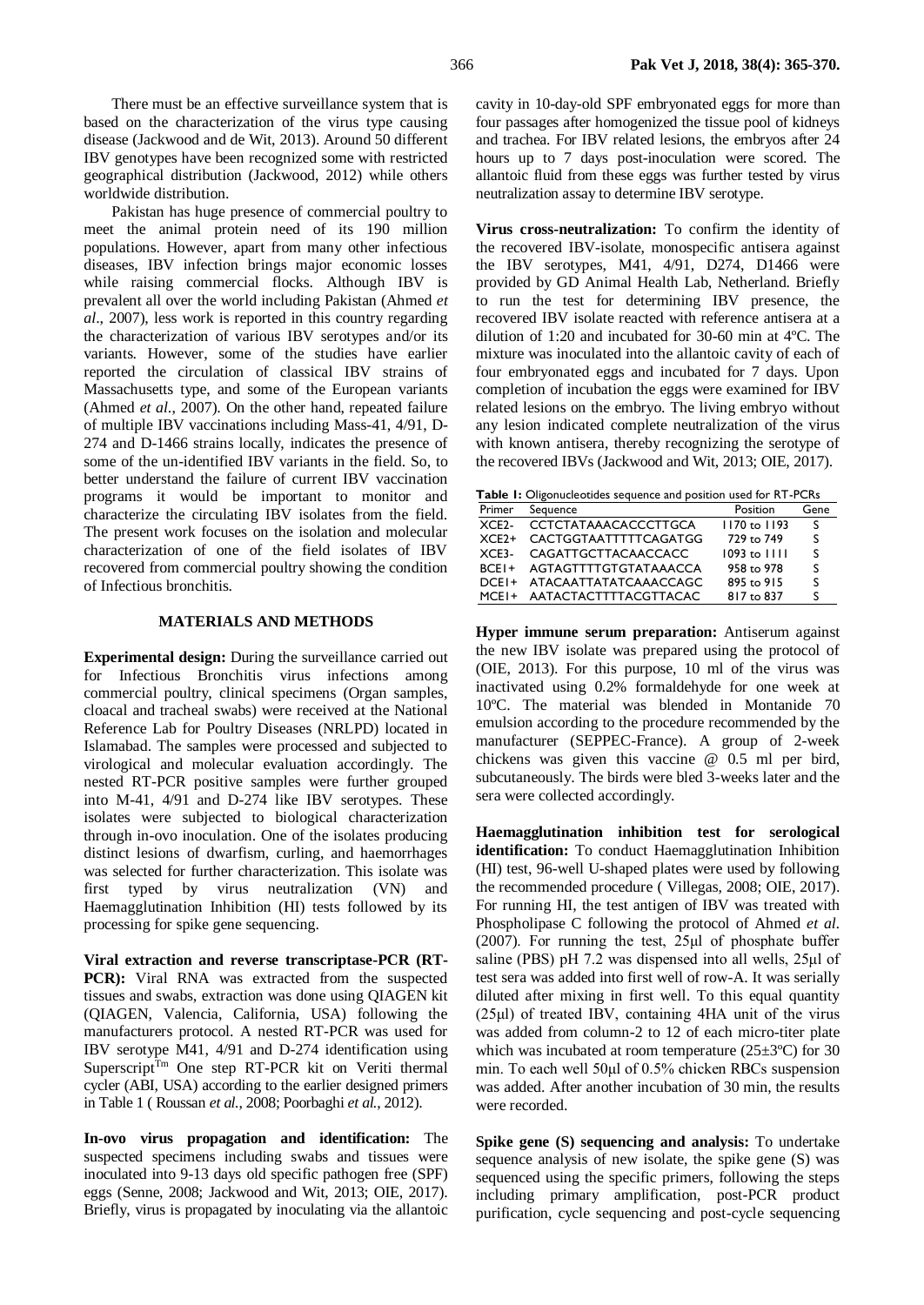purification. The sequencing plate was run in the genetic analyzer (3130 ABI). The consensus sequence of the Pak-973 isolate was generated using the DNASTAR software version 7.1. The sequences of the S genes were compared with other IBVs using the MegAlign program of the DNASTAR software. Using the MEGA 6.0 software, deduced amino acid (aa) sequences were aligned and phylogenetic tree was constructed (Tamura *et al*., 2013). The maximum likelihood method was used with 1000 bootstrap replicates.

#### **RESULTS**

**Virus detection and typing:** A total of 905 specimens were tested by RT-PCR from which 358 were positive for IBV. Out of this, 183 were grouped as serotype 4/91, 154 as serotype M41 and 21 samples remained unclassified (Table 2 and Fig. 1). Through in-ovo inoculation of 21 unclassified isolates, one of the isolate gave overt clinical signs. Furthermore, through cross neutralization of one of the unique IBV isolate, major lesions post *in-ovo* inoculation revealed dwarfism, curling, and haemorrhages (Fig. 2). The virus was labeled as Pak-973 isolate (KX013102\_Ck/Rwp/NARC-973/2015\_Pakistan). In addition to this, the Pak-973 didn't get neutralized by HI test using the known reference antisera (M41, 4/91, D274 & D-1466). However, it offered complete neutralization with its own antiserum (Table 3). This virus was investigated through molecular testing.

**Phylogenetic analysis of IBV sequences:** The Pak-973 isolate (KX013102\_Ck/Rwp/NARC-973/2015\_Pakistan) was partially sequenced from nucleotide 1-678. It included two hypervariable regions (HVR). The phylogenetic tree of Pak-973 showed the genetic relationship (Fig. 3), when compared with the few IBV lineages and most similar blast sequences, maximum homology with two Indian strains; was approximately 93% with PDRC/Pune/India/9/99 (AY091551) and 23/B/2008 (KF360983), 92% sequence homology with number of Indian IBV strains including IBV415 (KF809790), HBL/IB/13/10 (AB861538), V55 (KF757462) and Ind/TN/168/06 (JX966396), while 91% sequence similarity with IBV470 (KF809795). Around 77% sequence homology was also recorded with number of Chinese variants including ck/CH/LSD/110115 (JQ739339), ck/CH/LSD/090401 (HM194689) and so on. This isolate is distantly related to the M41 and 4/91 strains, that basically comprising the most common vaccine strains in Pakistan.

**Sequence analysis:** S1 gene partially sequenced, the nucleotide and amino acid sequence similarities between isolate Pak-973 and other IBV strains were not more than 93%. Isolate Pak-973 showed the highest identity to virus 23/B/2008 (KF360983) was 93% at nucleotide level. The nucleotide and amino acid identities of S1 gene of isolate Pak-973 and M41 vaccine strain didn't exceed 72%, while with 4/91 vaccine strain didn't exceed 70% (Table 4). The S1 gene showed multiple mutations as shown in Table 5 in comparison with the most similar Indian variants and in use IBV vaccines. Moreover, we had much higher genetic diversity where they were 13 amino acid substitution in comparison to 4/91 and M41.



 $M41$  $\blacksquare$ 793 $\blacksquare$  $\blacksquare$ D274 Variants

**Fig. 1:** Percentage wise detection of different serotypes of IBV's during 2015.



**Fig. 2:** *In-ovo* propagation of IBV; Left side has control group and right side has IBV infected group.



**Fig. 3:** Phylogenetic tree showing spike glycoprotein and interrelationship of IBV isolates. The Pakistani isolate are highlighted in black square and vaccines strains highlighted in blue triangle.

**Table 2:** Percentage wise distribution of different serotypes of IBV during 2015

| ------              |          |      |                    |      |          |  |  |  |  |  |  |  |
|---------------------|----------|------|--------------------|------|----------|--|--|--|--|--|--|--|
| Total               | Positive |      | Serotype diversity |      |          |  |  |  |  |  |  |  |
| samples             | samples  | M4 I | 4/91               | 774. | Variants |  |  |  |  |  |  |  |
| 905                 | 358      | 154  | 183                | 00   |          |  |  |  |  |  |  |  |
| Percentage (%) wise |          | 43%  | 51%                | 0%   | 5%       |  |  |  |  |  |  |  |

**Table 3:** Virus neutralization assay to determine the serotype of Pak-973

|                  | Antisera |     |      |                  |       |       |  |  |  |  |  |  |  |
|------------------|----------|-----|------|------------------|-------|-------|--|--|--|--|--|--|--|
| Antigens         | Pak-973  | M41 | 4/91 | D <sub>274</sub> | D1466 | IT-02 |  |  |  |  |  |  |  |
| Pak-973          | 1046     |     |      |                  |       |       |  |  |  |  |  |  |  |
| M41              | 64       | 215 |      |                  |       |       |  |  |  |  |  |  |  |
| 4/91             | 64       |     | 215  |                  |       |       |  |  |  |  |  |  |  |
| D <sub>274</sub> | 16       |     |      | 215              |       |       |  |  |  |  |  |  |  |
| D1466            | >16      |     |      |                  | 215   |       |  |  |  |  |  |  |  |
| IT-02            | >32      |     |      |                  |       | 215   |  |  |  |  |  |  |  |
|                  |          |     |      |                  |       |       |  |  |  |  |  |  |  |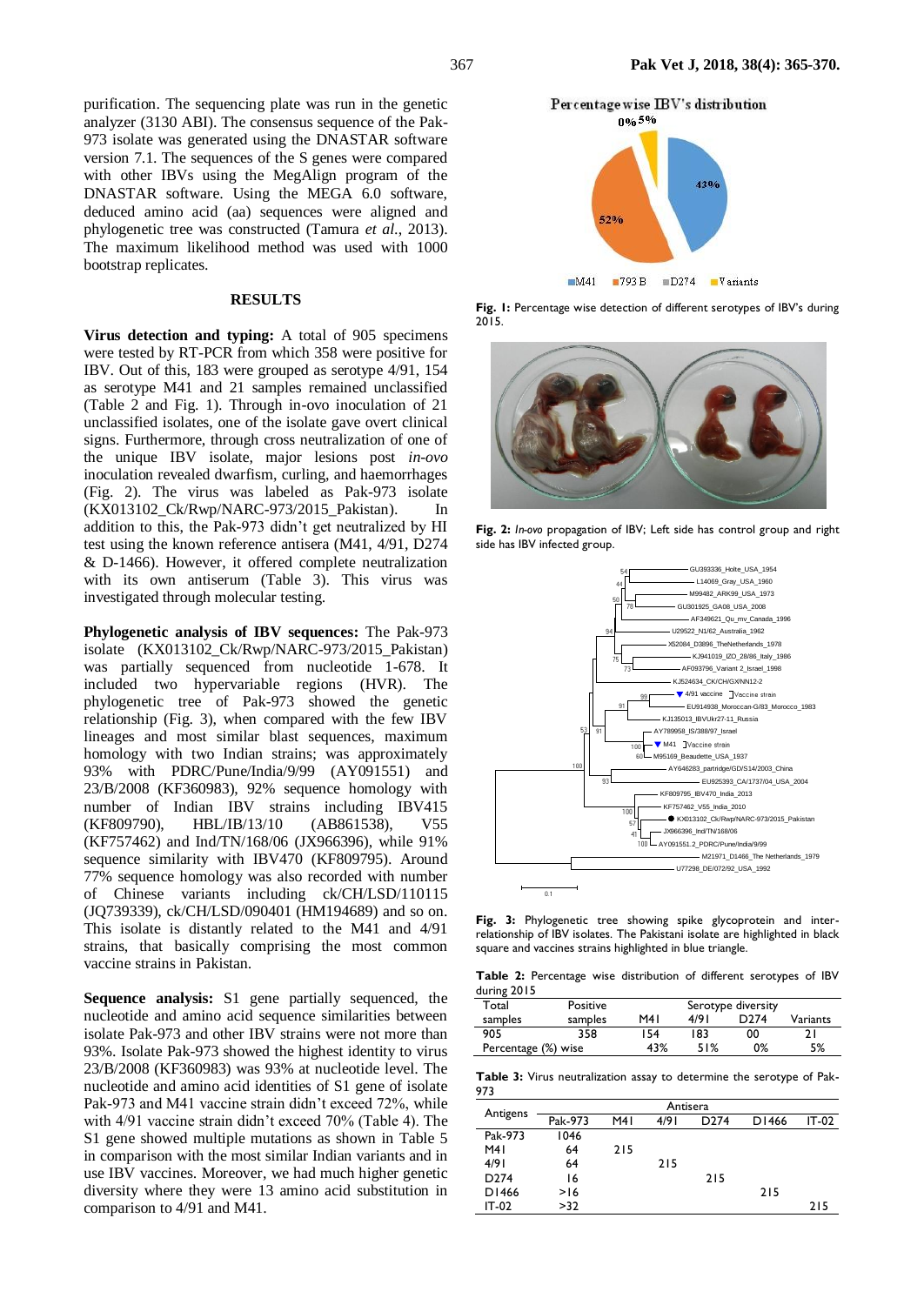**Table 4:** Percentage similarity between deduced nucleotide and amino acid of Pak-973 with reference IBV genotypes

|            | Nucleotide Similarity in Percentage % |     |     |    |     |    |    |    |    |    |    |                |    |                 |    |    |                |    |    |    |     |    |      |    |                           |
|------------|---------------------------------------|-----|-----|----|-----|----|----|----|----|----|----|----------------|----|-----------------|----|----|----------------|----|----|----|-----|----|------|----|---------------------------|
|            |                                       |     | 2   | 3  | 4   |    | 6  |    | 8  | 9  | 10 |                | 12 | 13              | 14 | 15 | 16             | 17 | 18 | 19 | 20  | 21 | 22   |    |                           |
|            |                                       |     | 91  | 92 | 97  | 9  | 75 | 73 | 70 | 73 | 70 | 72             | 72 | 66              | 68 | 64 | 68             | 67 | 66 | 70 | 64  | 65 | 35   |    | Pak-15N-973               |
|            | 2                                     | 87  |     | 92 | 92  | 90 |    |    |    | 76 | 70 | 75             | 75 | 68              | 65 | 66 | 68             | 67 | 67 |    | 66  | 67 | 32   |    | V55 India                 |
|            |                                       | 89  | 89  |    | 97  | 97 |    |    |    | 73 | 69 |                |    | 69              | 66 | 66 | 70             | 66 | 69 | 72 | 63  | 67 | 34   |    | Ind/TN/168/06             |
|            | 4                                     | 90  | 91  | 94 |     | 93 | 75 |    | 73 | 74 |    | 73             | 73 | 71              | 66 | 67 | 7 <sup>1</sup> | 66 | 69 | 72 | 64  | 68 | 36   | 4  | PDRC/Pune/India/9/99      |
| ৯ৎ         |                                       | 87  | 86  | 87 | 90  |    | 75 | 72 |    |    | 69 |                |    | 70              | 68 | 68 | 72             | 66 | 69 | 73 | 64  | 68 | 34   |    | IBV470 India              |
|            | 6                                     | 73  | 73  | 73 | 74  | 73 |    | 73 | 73 | 87 | 88 | -85            | 85 | 66              | 67 | 69 | 73             | 82 | 71 | 74 | 72  | 70 | -35  |    | <b>IBVUkr27-11 Russia</b> |
|            |                                       | 76  |     |    | 75  | 74 | 76 |    | 73 | 76 | 67 | 75             | 76 | 70              | 68 | 69 | 73             | 68 | 71 |    |     | 77 | 32   |    | Ck/CH/GX/NN12-2           |
| Percentage | 8                                     | 70  | 69  | 67 | 68  | 70 | 70 | 72 |    | 73 | 70 | 73             | 73 | 67              | 65 |    | 73             | 68 | 67 |    | 74  | 71 | 30   |    | Partr/GD/S14/2003China    |
|            | 9                                     | 72  | 72  | 68 | 70  | 68 | 84 | 74 | 70 |    | 74 | 97             | 97 | 72              |    |    | 75             | 73 | 71 | 76 | 72  | 74 | - 33 | 9  | IS/388/97 Israel          |
| ≘.         | 10                                    | 65  | 63  | 63 | 63  | 65 | 81 | 69 | 68 | 67 |    | 74             | 74 | 66              | 67 |    | 72             | 89 | 70 | 73 | 68  | 71 | 28   | 10 | 4/91 Vaccine              |
| Similarity | п                                     | 68  | 68  | 65 | 66  |    | 80 |    | 69 | 94 | 67 |                | 97 | 73              |    |    | 75             | 73 | 72 | 76 |     | 74 | -33  |    | M41                       |
|            | 12                                    | 70  | 68  | 65 | 68  | 65 | 82 | 73 | 70 | 95 | 67 | 94             |    | 73              | 71 | 69 | 75             | 73 | 71 | 77 | 72  | 74 | -33  |    | Beaudette USA 1937        |
|            | 13                                    | 59  | 60  | 60 |     |    |    |    | 64 | 65 | 64 | 66             | 67 |                 | 78 | 76 | 76             | 65 | 72 | 73 | 60  | 81 | 26   | 13 | Holte_USA_1954            |
| pias       | 14                                    | 67  | 63  | 63 | 64  | 64 | 70 | 66 | 63 | 70 | 70 | 70             | 70 | 74              |    | 75 | 77             | 65 | 72 | 73 | 6 I | 79 | 28   | 14 | Gray_USA_1960             |
|            | 15                                    | 62  |     | 64 |     |    |    | 70 | 68 | 69 | 70 | 68             | 70 | 76              | 75 |    | 78             | 70 | 73 | 75 | 61  | 84 | - 36 | 15 | ARK99 USA 1973            |
| Amino      | 16                                    | 68  | 63  | 65 | 66  | 69 |    |    |    | 73 | 74 | 72             | 73 | 78              | 80 | 82 |                | 70 | 77 | 84 | 65  | 79 | -29  | 16 | D3896 Netherlands 1978    |
|            | 17                                    | 65  | 60  | 59 | 6 I | 62 | 74 | 68 | 66 | 68 | 84 | 68             | 68 | 62              | 68 | 70 | 73             |    | 69 | 72 | 64  | 70 | -28  | 17 | G/83 Morocco 1983         |
|            | 18                                    | 65  | 64  | 68 | 69  | 69 |    | 73 | 64 | 70 | 68 | $\overline{7}$ |    | 73              | 74 | 76 | 80             | 66 |    | 81 | 6 I | 75 | 23   | 18 | IZO 28/86_Italy_1986      |
|            | 19                                    | 7 I |     |    |     |    |    | 76 |    |    |    |                |    | 73              | 74 | 78 | 86             | 72 | 81 |    | 67  | 75 | -29  | 19 | Variant 2 Israel 1998     |
|            | 20                                    | 62  | 60  | 57 | 59  | 58 | 65 | 64 | 75 | 68 | 62 | 65             | 68 | 56              | 60 | 59 | 63             | 62 | 59 | 63 |     | 62 | 25   | 20 | CA/1737/04_USA_2004       |
|            | 21                                    | 64  | 6 I | 64 |     |    |    | 69 | 68 |    | 70 |                |    | 79              | 80 | 87 | 85             | 71 | 80 | 79 | 58  |    | 29   | 21 | GA08_USA_2008             |
|            | 22                                    | 24  | 23  | 24 | 23  | 74 |    | 28 | 26 | 26 | 17 | 74             |    |                 |    | 23 | 19             | 19 | 18 | 27 | 23  | 7  |      | 22 | D1466 Netherlands 1979    |
|            |                                       |     | 2   | 3  | 4   |    | 6  |    | 8  | 9  | 10 |                | 12 | $\overline{13}$ | 14 | 15 | 16             | 17 | 18 | 9  | 20  | 21 | 22   |    |                           |

**Table 5:** Amino acid substitution mutations in partial S1 gene of IBV

|                      | Unique/Common Amino acid positions in S gene |           |              |    |    |    |    |    |               |     |     |     |     |  |
|----------------------|----------------------------------------------|-----------|--------------|----|----|----|----|----|---------------|-----|-----|-----|-----|--|
| Virus                |                                              |           | HVRI (38-67) |    |    |    |    |    | HVR2 (91-141) |     |     |     |     |  |
| nomenclature         |                                              |           | 24           | 56 | 63 | 76 | 92 | 96 |               | 120 | 124 | 187 | 189 |  |
| Pak-973              |                                              |           |              |    | G  |    |    | м  | А             | A   |     | н   |     |  |
| V55 India            |                                              |           |              | G  | А  |    | А  |    |               |     |     |     |     |  |
| Ind/TN/168/06        | W                                            | R         |              |    | Α  |    | G  |    |               |     |     | н   |     |  |
| PDRC/Pune/India/9/99 |                                              |           | D            |    | Α  |    | G  |    |               | н   |     |     |     |  |
| IBV470 India         |                                              | <b>ND</b> | G            |    | Α  |    | G  | м  |               |     |     |     |     |  |
| 4/91 Vaccine         |                                              |           | ND           | G  |    | N  |    | А  |               |     |     |     |     |  |
| M41                  |                                              |           |              |    |    |    |    |    |               | ND  |     |     |     |  |

HVR: Hyper variable region, S: Serine, P: Proline, R: Arginine, T: Threonine, M: Metheonine, A: Alanine, H: Histidine, I: Isoleusine, L: Leusine, W: Tryptophan, G: Glysine, V: Valine, Y: Tyrosine, K: Lysine, N: Asparagine, E: Glutamic acid, ND: Not detected.

#### **DISCUSSION**

IB is a highly infectious disease of chickens that continues to emerge in the field despite the use of number of vaccines both in the form of live attenuated and inactivated vaccines. The study was designed to characterize the isolated field IBVs from the cases where both conventional vaccines of Mass serotype and 4/91 variant were used in this country.

The present report mentions detection of different serotypes of IBVs during one-year study. Here 43% of the isolates belonged to Mass serotype and 51% were of 4/91 type, however, only 5% belonged to different un-typed IBV variants. Interestingly, no IBV isolates belonged to D-274 serotype. In some previous serological studies in this country, significant levels of antibody to Mass, D-274, D-1466 and 4/91 have been reported in flocks not previously vaccinated against these strains (Ahmed *et al*., 2007).

When IBV Mass serotype live-attenuated and inactivated vaccines were first introduced they were effective at controlling IB among poultry flocks (Cook *et al*., 2001). However, later isolation of new IBV strains highlighting the phenomenon of emergence of IBV variants, evolved from the vaccinated flocks to evade the immune defenses induced by the vaccines in use. Unfortunately, in many parts of the world no mechanism of regular IBV monitoring has been operating and furthermore almost all the vaccines used in commercial poultry are supplied by a few multinational companies, using only those vaccine strains registered in the developed countries. This lack of information of the circulating strains of IBV, mismatch of vaccine strain and field virus along with the inability of local agencies in the developing countries to produce vaccines of the variant viruses at local level, the use of available vaccines usually result in poor efficacy or complete failure to control Infectious bronchitis in many parts of the world, including Pakistan. This justified the need to undertake further investigations about emerging variants of IBV in this country.

In this study the isolates Pak-973 was analyzed in detail on the basis of biological and molecular characteristics to reveal that this virus was not neutralized properly by using the reference antisera, however, it reflected better neutralization capabilities once tested with its own antisera. On the other hand, while analyzing the sequencing data of Pak-973 it was found that around thirteen amino acid substitutions were observed in the sequenced S1 region. These mutations at amino acid position 02, 04, 24, 56, 63, 76, 92, 96, 117, 120, 124, 187 and 189 leads into synonymous and non-synonymous mutations. Out of 13 amino acid mutations, 5 were found in HVR1 and 6 were found in HVR2 region. In S1 gene three hyperactive regions are reported to be located within amino acids 38-67, 91-141 and 274-387 (Moore *et al*., 1997). Specific IBV serotypes molecular signatures are present in HVR1 and HVR2as well as serotype specific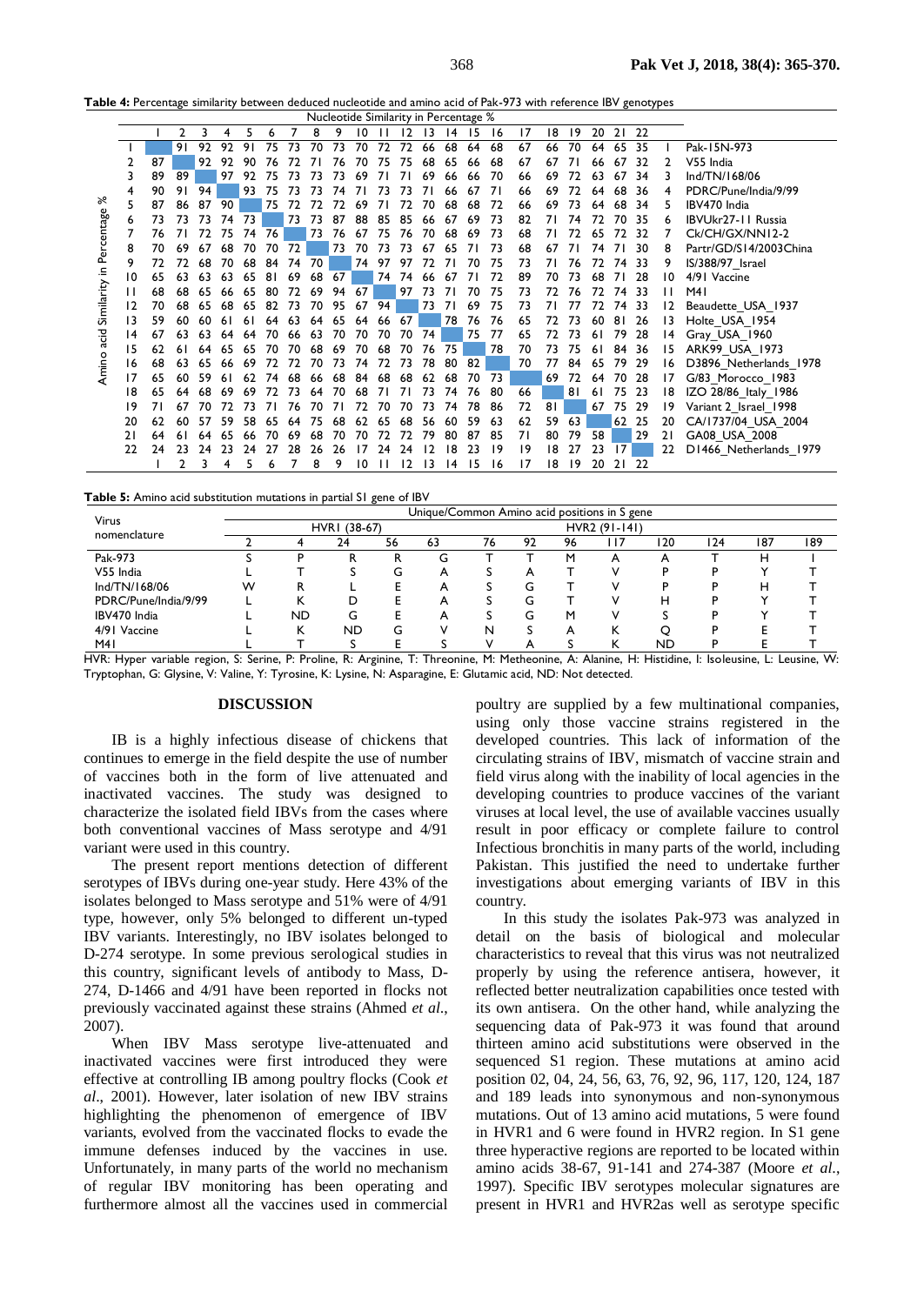neutralizing epitopes (Kant *et al*., 1992). 20 to 25% difference in S1 usually resulted into the new IBV serotype (Kingham *et al*., 2000) but some serotypes differ around 2% in S1 gene (Cavanagh *et al*., 1992). Here in isolate Pak-973, the HVR1 and HVR2 contained the unique mutations at amino acid level when compared with the most related isolates and vaccine strains (Table 5). Briefly, Pak-973 contained different mutations when compared with 4/91 and Mass vaccine strains. It possesses serine at position 2 instead of leucine, proline at position 4 instead of lysine and threonine, arginine at position 24 instead of serine, arginine at position 56 instead of glycine and glutamic acid, glycine at position 63 instead of valine and serine, threonine at position 76 instead of asparagine and valine, threonine at position 92 instead of serine at alanine, methionine at position 96 instead of alanine and serine, alanine at position 117 instead of lysine, alanine at position 120 instead of glutamine, histidine at position 187 instead of glutamic acid and isoleucine at position 189 instead of threonine (Table 5). Overall the sequenced isolate Pak-973 differed 7% from the rest of serotypes and variants. These distinct substitutions or mutations in HVR1 and HVR2 ensured that this isolate is quite distinct from the vaccinal strains used in vaccines.

In some earlier studies, the possible region between aa 123-152 has been involved in the differing pathogenicity of non-virulent JMK and Graystrains (Kwon and Jackwood, 1995) whereas Pak-973 isolate have one unique substitution and few deletions in the same region. Here isolate Pak-973, when compared with the most related isolates it possesses different amino acid; threonine at position 124 instead proline. In one of the report some IBV serotypes may differ in S1 by as little as 10 amino acids (Kwon *et al*., 1993). So, the present study indicates that this mutation may have enabled the variant isolate Pak-973 to show lesser neutralizing ability in VN test carried out here. Furthermore, the recovery of isolate Pak-973 from the breeder flock showing signs of IB despite its multiple vaccination with both classical (Mass) and a variant strain (4/91), indicates that such vaccines were not able to neutralize the isolate Pak-973 despite the fact it has only shown low level of sequence variability in S1 region. This further shows the significance of vaccine matching approach prior to the selection of any strain as vaccine seed for introducing any new IBV vaccine strain in a country.

In a previous study, Shane (1997) suggested the multiple inoculation of breeding flocks with live and killed IBV vaccines, major factor contributing to the incidence of IB in chickens are multiple strains of the contagion, poor correlation of humoral neutralizating antibody titre to protection against re-infection with IBV, alteration in the antigenic characteristics and emergence of new and antigenically distinct IBV strains.

From the findings of present investigations, it is concluded that the circulating IBV in commercial flocks, have a sequence data closer to variant, indicating independent evolution of IBV in Pakistan and persistence of divergent strains currently circulating in the field. This study revealed the new variant of IBV in the field, despite the regular use of available vaccines, suggesting a regular mechanism of vaccine matching prior to the selection of vaccines for proper control of Infectious Bronchitis in the commercial poultry in this country.

**Conclusions:** Infectious bronchitis virus is a highly infectious viral disease of chicken and despite the use of various IB vaccines the disease appears in such vaccinated flocks in commercial poultry locally. This study first time reports the circulation of IBV variants in the field in Pakistan which are not covered under the existing IB vaccines and highlights the need for adopting vaccine matching approach for selecting an effective vaccine prior to its use in this country.

**Acknowledgements:** This work was supported by the Projects funded through ALP-PARC and RADP at National Reference Laboratory for Poultry Diseases, Islamabad Pakistan.

**Authors contribution:** SR and KN conceived this study; SR and AS conducted virus propagation. SR conducted virus neutralization and sequencing. KN, NS, AAS and MA helped in data interpretation. All the authors contributed in manuscript preparation and its final approval.

#### **REFERENCES**

- Abro SH, Renstrom LH, Ullman K, *et al*., 2012a. Characterization and analysis of the full-length genome of a strain of the European QXlike genotype of infectious bronchitis virus. Arch Virol 157:1211- 5.
- Abro SH, Ullman K, Belak S, *et al*., 2012b. Bioinformatics and evolutionary insight on the spike glycoprotein gene of QX-like and Massachusetts strains of infectious bronchitis virus. Virol J 9:211.
- Ahmed Z, Naeem K and Hameed A, 2007. Detection and seroprevalence of infectious bronchitis virus strains in commercial poultry in Pakistan. Poult Sci 86:1329-35.
- Casais R, Dove B, Cavanagh D, *et al*., 2003. Recombinant avian infectious bronchitis virus expressing a heterologous spike gene demonstrates that the spike protein is a determinant of cell tropism. J Virol 77:9084-9.
- Cavanagh D, Davis PJ, Cook JK, *et al*., 1992. Location of the amino acid differences in the S1 spike glycoprotein subunit of closely related serotypes of infectious bronchitis virus. Avian Pathol 21:33-43.
- Cook JK, Chesher J, Baxendale W, *et al*., 2001. Protection of chickens against renal damage caused by a nephropathogenic infectious bronchitis virus. Avian Pathol 30:423-6.
- Farsang A, Ros C, Renstrom LH, *et al*., 2002. Molecular epizootiology of infectious bronchitis virus in Sweden indicating the involvement of a vaccine strain. Avian Pathol 31:229-36.
- Jackwood MW, 2012. Review of infectious bronchitis virus around the world. Avian Dis 56:634-41.
- Jackwood MW and deWit JJ, 2013. Infectious bronchitis. In: Diseases of Poultry (Swayne DE, R Glisson, JLR McDougald, LK Nolan, L Suarez and V Nair, eds). 13th Ed, John Wiley and Sons, Ames, IA, pp:139-59.
- Jackwood MW and Wit S, 2013. Infectious bronchitis. in: diseases of poultry (Swayne DE, JR Glisson, LR McDougald, LK Nolan, DL Suarez, V Nair, eds). 13th Ed, John Wiley & Sons, Inc, Ames, Iowa, USA pp:139-59.
- Johnson MA, Pooley C, Ignjatovic J *et al*., 2003. A recombinant fowl adenovirus expressing the S1 gene of infectious bronchitis virus protects against challenge with infectious bronchitis virus. Vaccine 21:2730-6.
- Kant A, Koch G, van Roozelaar DJ, *et al*., 1992. Location of antigenic sites defined by neutralizing monoclonal antibodies on the S1 avian infectious bronchitis virus glycopolypeptide. J Gen Virol 73:591-6.
- Kingham BF, Keeler CLJr, Nix WA, *et al*., 2000. Identification of avian infectious bronchitis virus by direct automated cycle sequencing of the S-1 gene. Avian Dis 44:325-35.